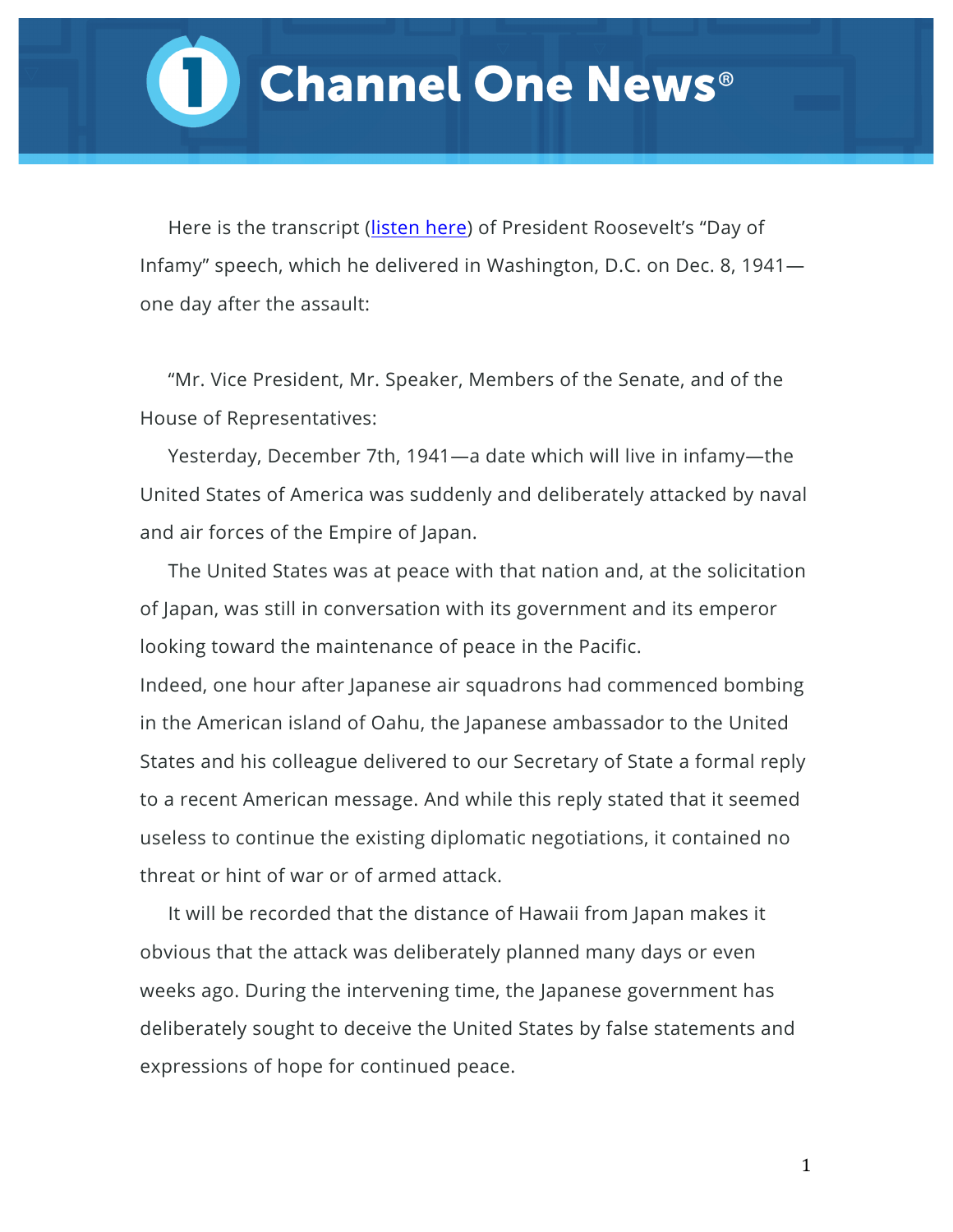The attack yesterday on the Hawaiian islands has caused severe damage to American naval and military forces. I regret to tell you that very many American lives have been lost. In addition, American ships have been reported torpedoed on the high seas between San Francisco and Honolulu.

Yesterday, the Japanese government also launched an attack against Malaya.

Last night, Japanese forces attacked Hong Kong.

Last night, Japanese forces attacked Guam.

Last night, Japanese forces attacked the Philippine Islands.

Last night, the Japanese attacked Wake Island.

And this morning, the Japanese attacked Midway Island.

Japan has, therefore, undertaken a surprise offensive extending throughout the Pacific area. The facts of yesterday and today speak for themselves. The people of the United States have already formed their opinions and well understand the implications to the very life and safety of our nation.

As Commander in Chief of the Army and Navy, I have directed that all measures be taken for our defense. But always will our whole nation remember the character of the onslaught against us.

No matter how long it may take us to overcome this premeditated invasion, the American people in their righteous might will win through to absolute victory.